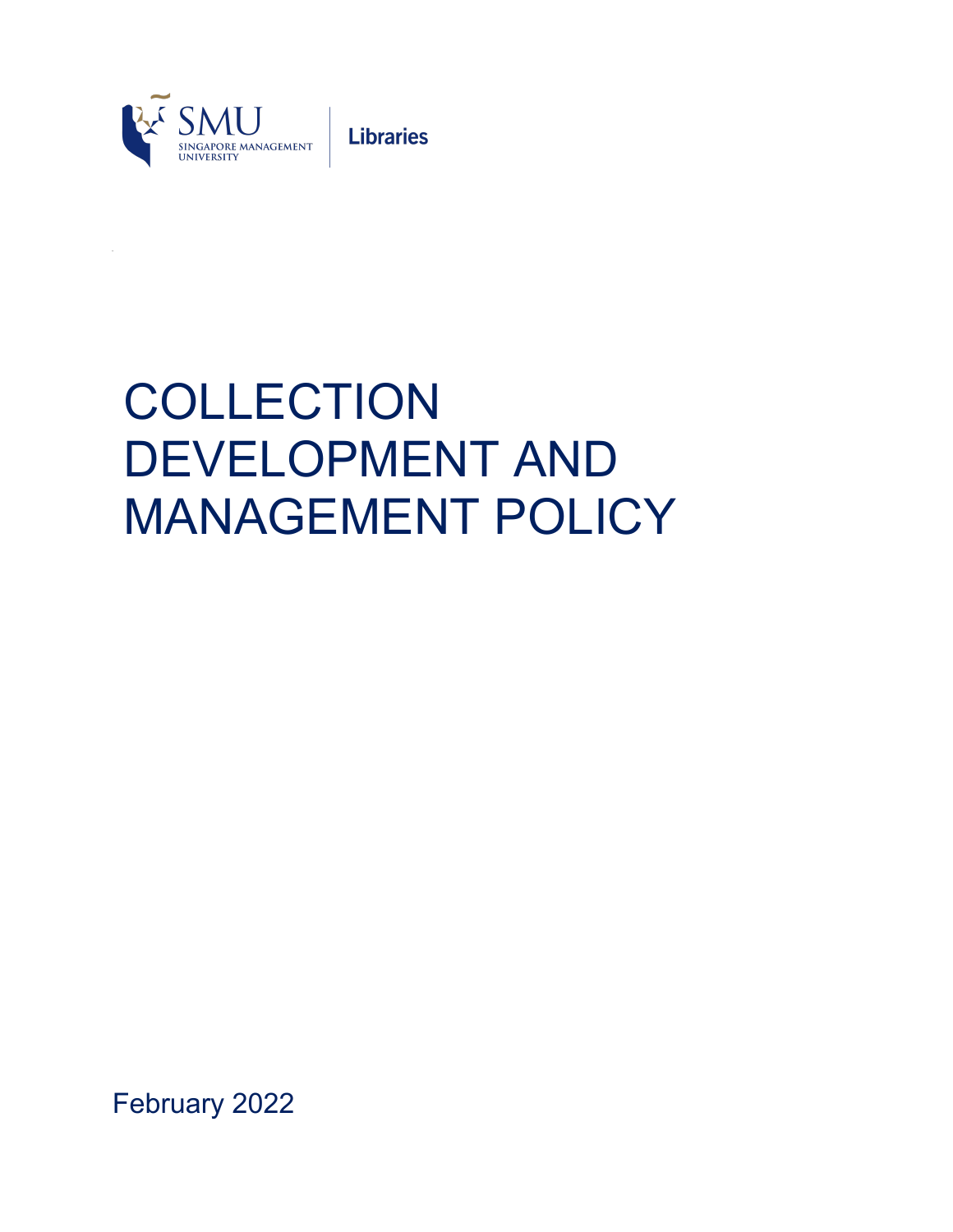

# Contents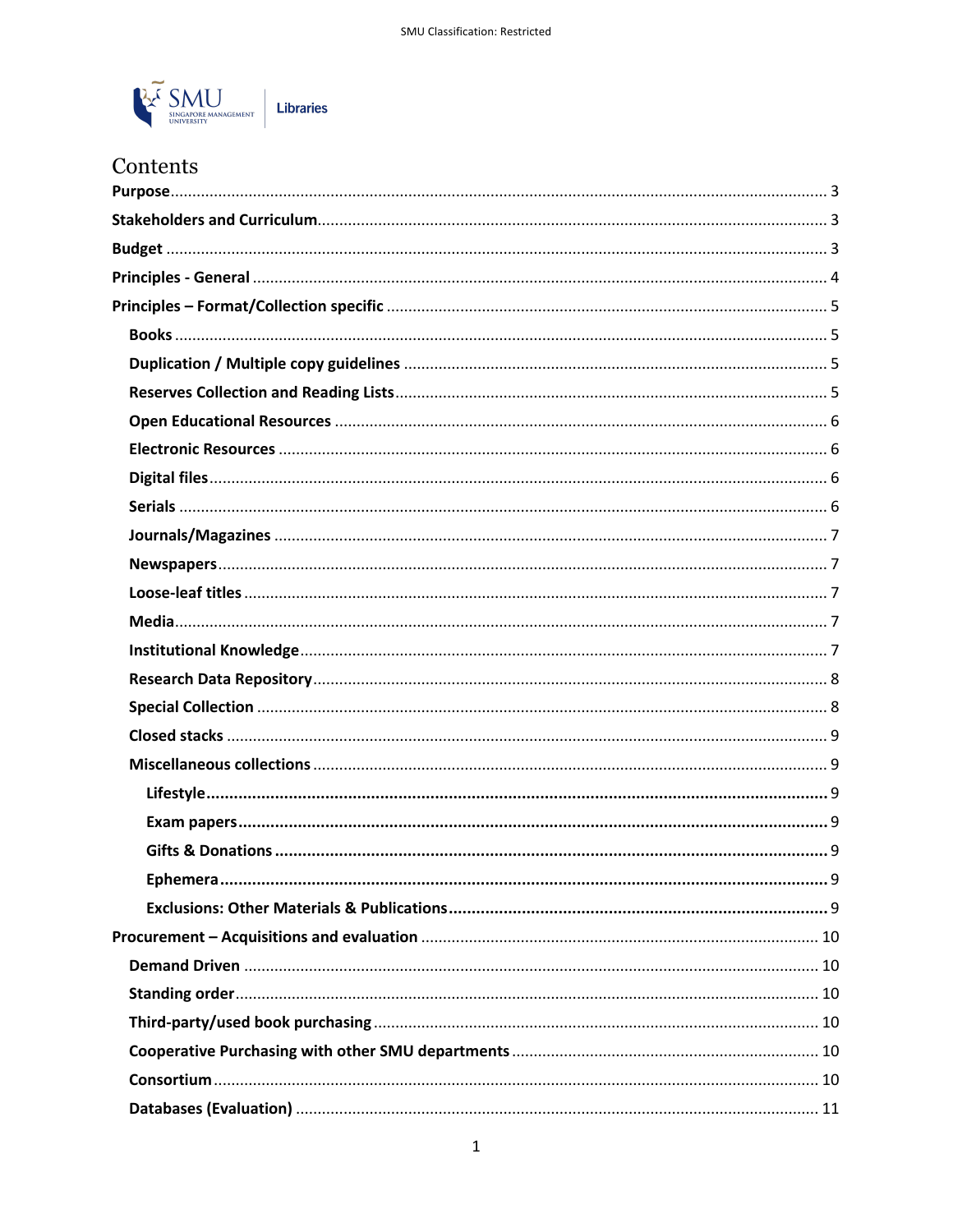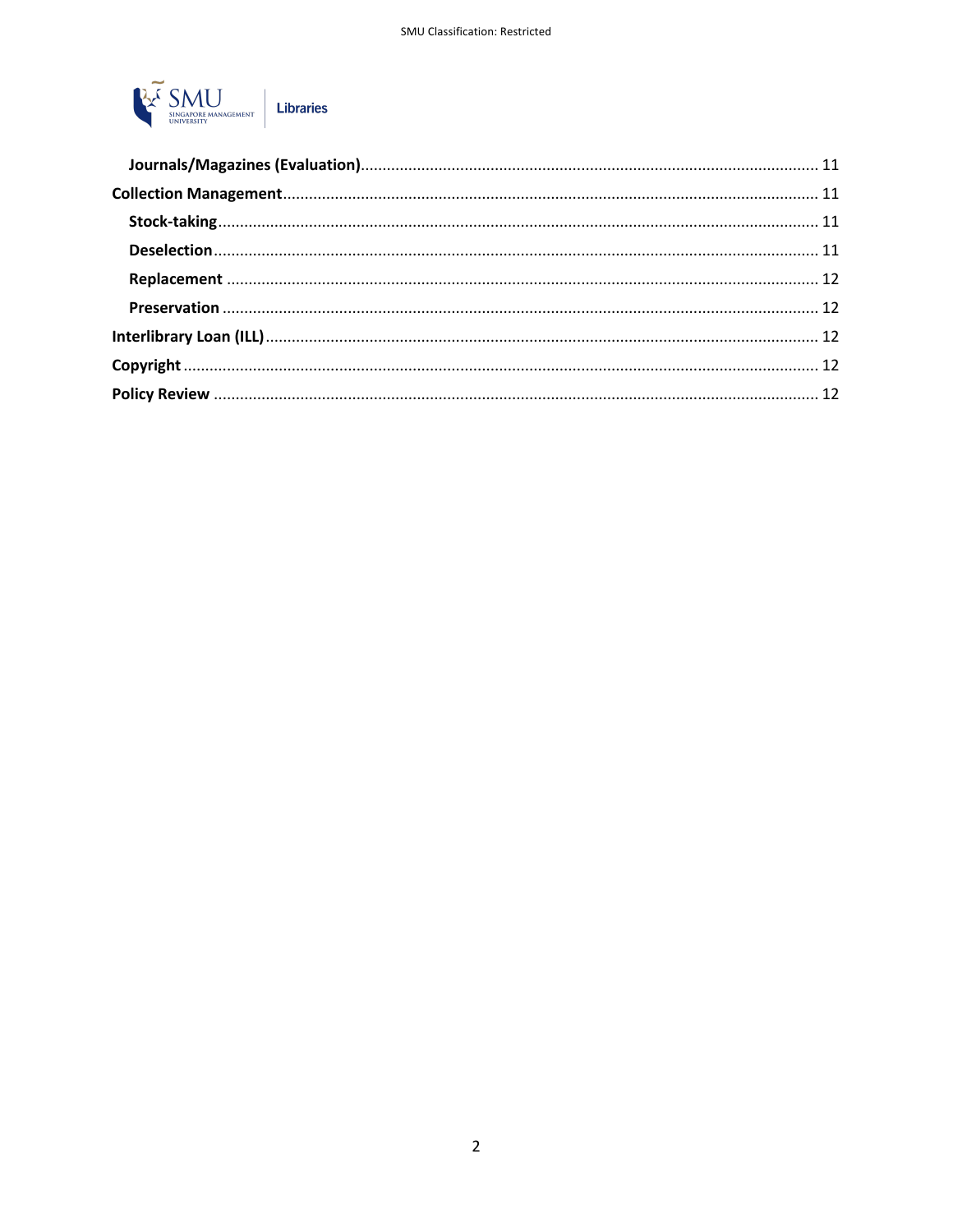

# **SMU Libraries Collection Development and Management Policy**

#### **REVISION HISTORY**

| <b>Revision</b><br>Ref. No. | <b>Status</b> | <b>Date</b> | <b>Document Reference Filename</b> |
|-----------------------------|---------------|-------------|------------------------------------|
| 1.0                         | Approved      | 10/11/2014  | Collection Policy 2014.docx        |
| 2.0                         | Approved      | 20/01/2022  | Collection Policy 2022.docx        |
|                             |               |             |                                    |

# **Purpose**

The purpose of this document is to set out the principles, guidelines and processes that inform the selection, procurement and management of information resources across SMU Libraries. While all effort has been made to ensure clarity and transparency to the various processes that make up collection development and management, it is by no means an exhaustive list.

Where situations arise that may not be covered by the policy, the issues can be escalated to the Head (Collections, Access and Technology) and tabled at the Collection Policy Committee as deemed appropriate or necessary.

# **Stakeholders and Curriculum**

SMU Libraries aim to support the teaching and research mission of the University through collecting print and electronic resources relevant to the research and curricular needs of its users. Along with research-focused centres, institutes and offices, the core of the collection supports the curricular and research interests of the following office and schools:

- Lee Kong Chian School of Business
- School of Accountancy
- School of Computing and Information Systems
- School of Economics
- School of Social Sciences
- Yong Pung How School of Law
- Office of Core Curriculum

# **Budget**

The development and management of the SMU Libraries' collections are guided by this policy within the scope of available financial resources. The University allocates funds to the Libraries for the acquisition and processing of resources. The Libraries' collection budget is apportioned as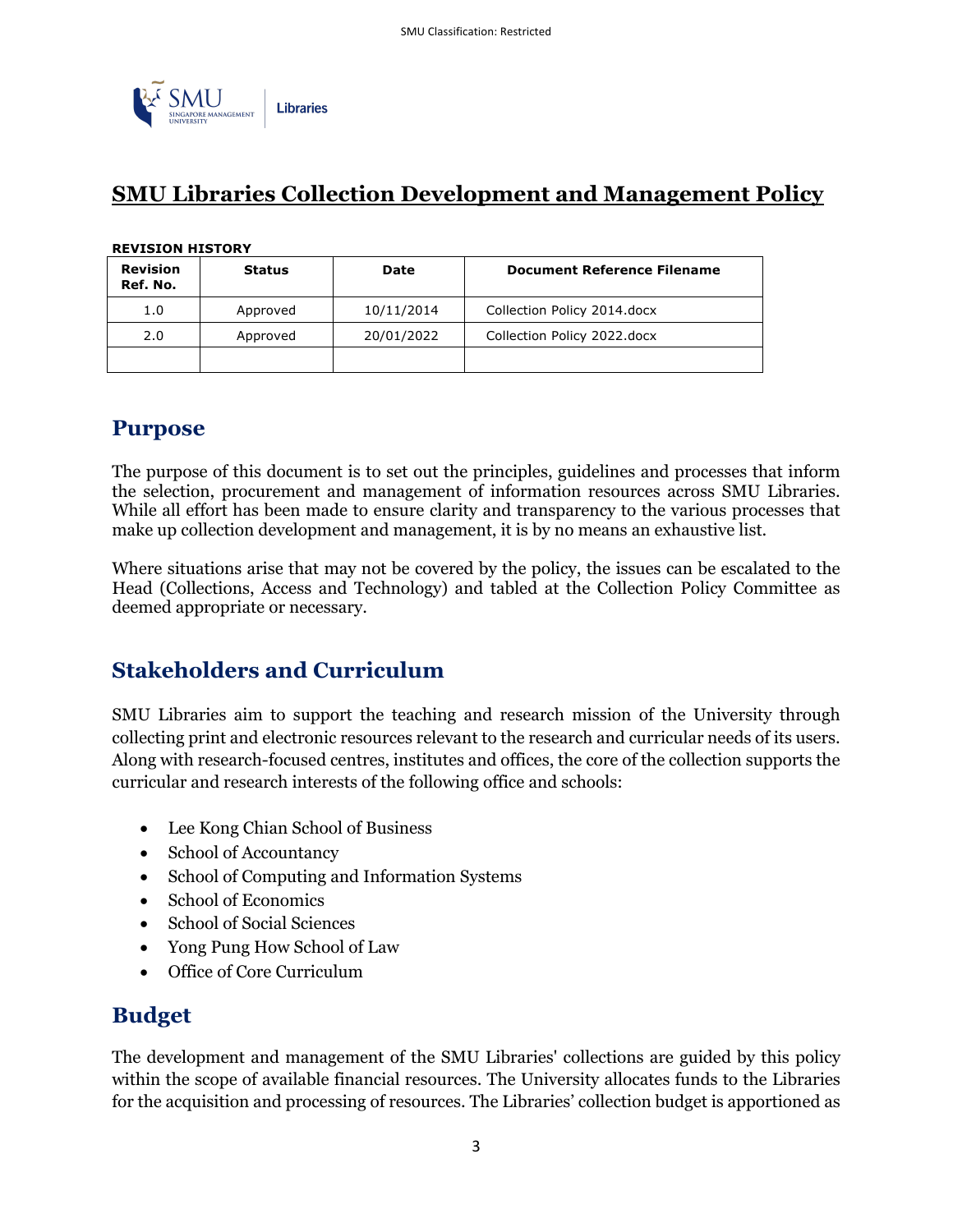

appropriate by the Head, Collections, Access and Technology and is approved by the University Librarian. The budget includes both on-going subscriptions as well as one-time acquisitions. Based on past acquisition trends and new areas of development, allocations are made for:

- Databases
- Serials (Print & Electronic)
- Books (Print & Electronic)
- Media (Physical & Streaming)

# **Principles - General**

- 1. SMU Libraries provide and promote access to information resources that support the teaching, learning and research endeavors of the University.
- 2. Collection development and management decisions will be strongly influenced by consideration of the following factors:
	- An emphasis on e-preferred collections, where possible, aligned to the University's strategic goal of digital transformation.
	- Focus on providing 'just in time' access to relevant print and electronic resources, emphasizing availability at the point of need.
	- The finite space available for SMU Libraries collections on-site.
- 3. Research librarians, in consultation with faculty and other University stakeholders, are responsible for selecting and evaluating resources to meet the teaching, learning and research needs of the SMU community. Purchase decisions are endorsed by Head, Collections, Access and Technology.
- 4. Consultation with SMU's research and teaching community will determine the needs for each subject discipline. It should be noted that SMU Libraries cannot meet every need from their own collection; all effort would be undertaken to meet more specialized research needs through interlibrary loans (ILL).
- 5. SMU Libraries will avoid unnecessary duplication of resources unless it is for the purpose of supporting teaching needs.
- 6. The effectiveness of the collections in addressing the needs of the community will be periodically assessed.
- 7. SMU Libraries aim for a comprehensive coverage of material by the University's authors.
- 8. Most resources selected are in the English language except for basic and representative works in any other language taught at SMU. Exceptions to this are foreign language dictionaries, encyclopedias, and other resources determined to be necessary to support the curriculum and research.
- 9. The following selection criteria apply to all collections regardless of format:
	- Quality of content
	- Cost
	- Suitability of format to content
	- Authoritativeness of the author or creator
	- Reputation of the publisher
	- Currency and timeliness
	- Scope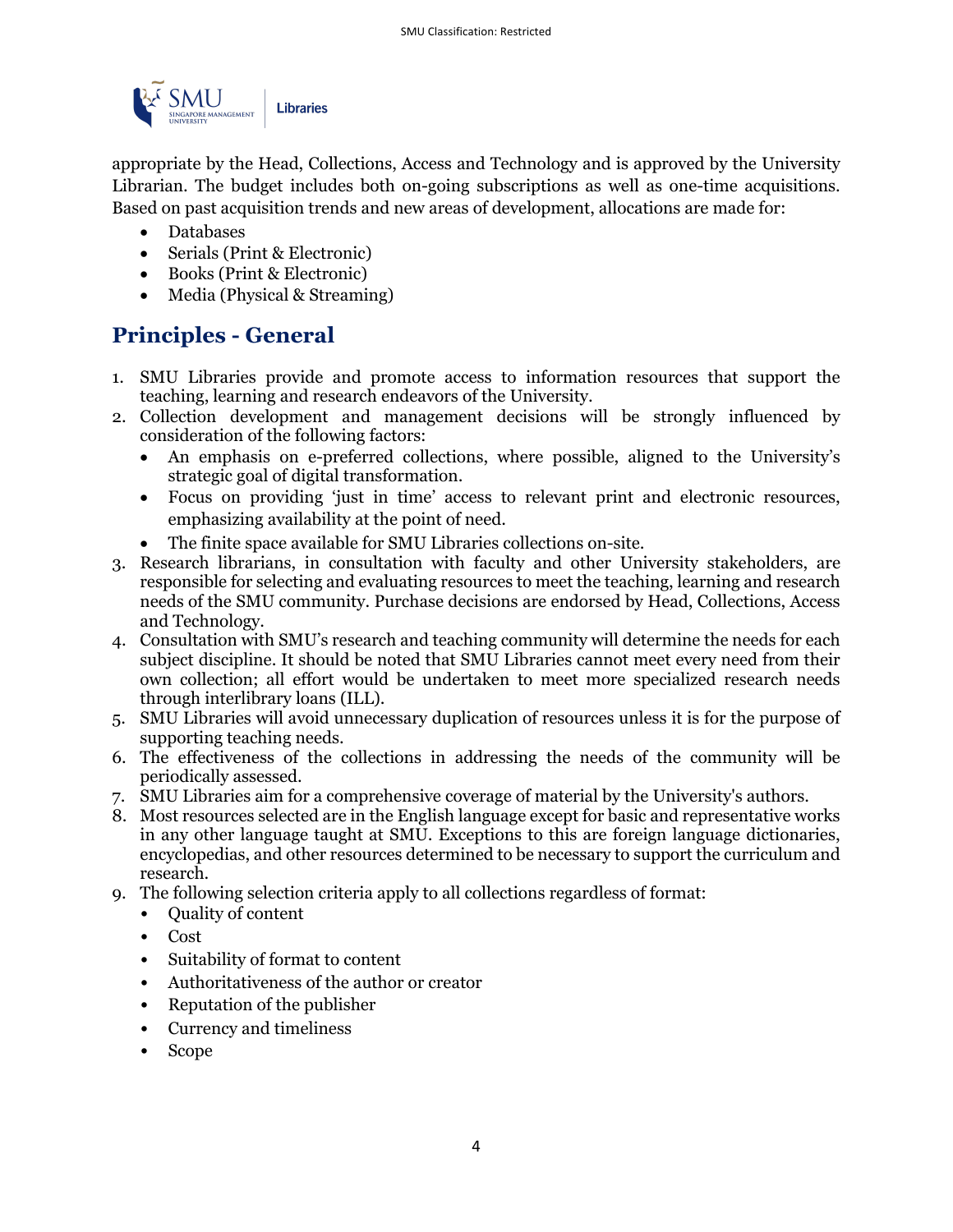

# **Principles – Format/Collection specific**

#### **Books**

SMU Libraries acquire both print and electronic books (e-books) based on the teaching, learning and research needs at the University. Multiple-user, concurrent access and Digital Rights Management (DRM) free formats are preferred in the acquisition of e-books. Books which are licensed to an individual user, accessible via publisher assigned link/access codes, will not be acquired.

## **Duplication / Multiple copy guidelines**

In general, SMU Libraries will avoid retaining multiple copies of resources. Exceptions will apply in the following situations:

- Copies needed in more than one location (e.g. Special Collections and Reserves)
- Different versions of a work
- High-demand resources (to be capped at a maximum of 5 copies across the Libraries)
- Reserves titles which support large student enrolment

For e-books, the decision to purchase fewer or no printed copies will depend on the access model and suitability for the subject area. For titles with considerable demand for both print and electronic copies, SMU Libraries may consider acquiring copies above the guidelines.

## **Reserves Collection and Reading Lists**

SMU Libraries support student outcomes by providing and supporting reading lists within eLearn for undergraduate and postgraduate modules. Research Librarians liaise with faculty, as well as with the SMU Libraries' Collection, Access and Technology department to provide access to course materials through acquisition of print copies or e-books for reserves. Reproductions and redistribution of works (scanned readings) that are within legal copyright limits will also be supported by the Libraries.

The Reserves collection provides short-term loans of 3-hours, in support of current modules offered at SMU. The collection is refreshed every semester. The following guidelines will apply in terms of quantity to be purchased/subscribed for course readings:

- Course Reserves: 1 print copy per 45 students on 3-hr Loan (maximum of 5 print copies)
- E-books (Perpetual access): 3-user access / unlimited access is preferred option when available. Single-user license will be purchased in the absence of other options.
- E-Textbooks (subscribed access): Single-user access per 45 students on 2-hr loan, with a maximum of 10 concurrent accesses

Faculty can request for adjustments to the number of copies by contacting their Research Librarian.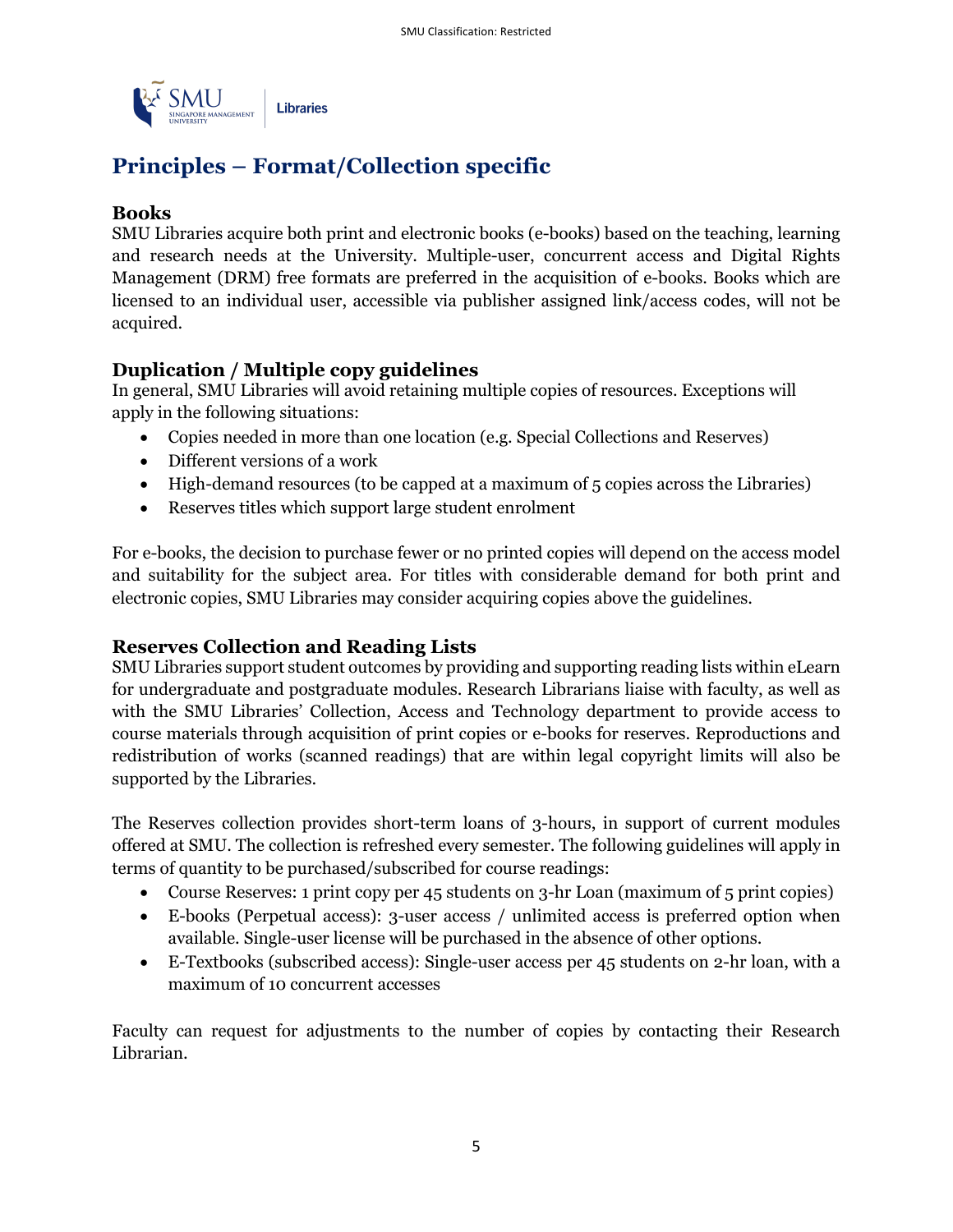

#### **Open Educational Resources**

Open Educational Resources (OER) are digital resources, freely available for use, with few or limited copyright restrictions. Selected Open E-books and Open E-journals are curated in alignment with the University's focus areas and are discoverable through the Library search and in Research Guides. Requests or recommendations to add Open E-books / Open E-Journals to the Libraries' collection will be evaluated based on the resources' suitability and relevance to SMU's teaching, learning and research focus areas.

#### **Electronic Resources**

SMU Libraries provide access to electronic resources including databases and datasets. In addition to the general selection principles, the following applies:

- 1. Permitted users Access to be provided for all staff, faculty and students (full- and part-time) within contractual permissions
- 2. Cost Reasonable, value for money and sustainable as compared with titles of similar scope and nature. In the case for renewals, incremental cost is considered. Multiple year contracts with price lock can be considered for key and well-used titles.
- 3. Access Online with authentication via IP, via EZproxy, or SAML. Titles that require manual login accounts can be considered if and only if we could establish other means of access control. For example, login accounts can only be created via EZproxy; Login can be restricted to terminals within the Investment Studio. Where possible, resources are made searchable on Libraries' discovery platform.
- 4. Feedback from users For new titles, a trial is conducted and shared with all potential users from the community to gauge their interest in the resource. Based on their feedback and other factors, SMU Libraries will consider the purchase or subscription of the resource. For renewals of existing titles, feedback from existing users could be included to support renewal decisions.
- 5. Usage For renewals, we will review based on past years' usage and cost per use as compared with other resources.
- 6. License terms must comply to Libraries' Appropriate use of Electronic Resources Policy and/or be accepted by Office of Legal and General Affairs.
- 7. Ease of use

#### **Digital files**

Digital files (including electronic books, reports, PDF files, datasets) will only be considered if the content is not available in another, more accessible format and that the content provider gives permission to host and disseminate the content to our users via our Library Management System.

#### **Serials**

SMU Libraries subscribe to serial publications including journals, magazines, newspapers, standing orders, and loose-leaf services.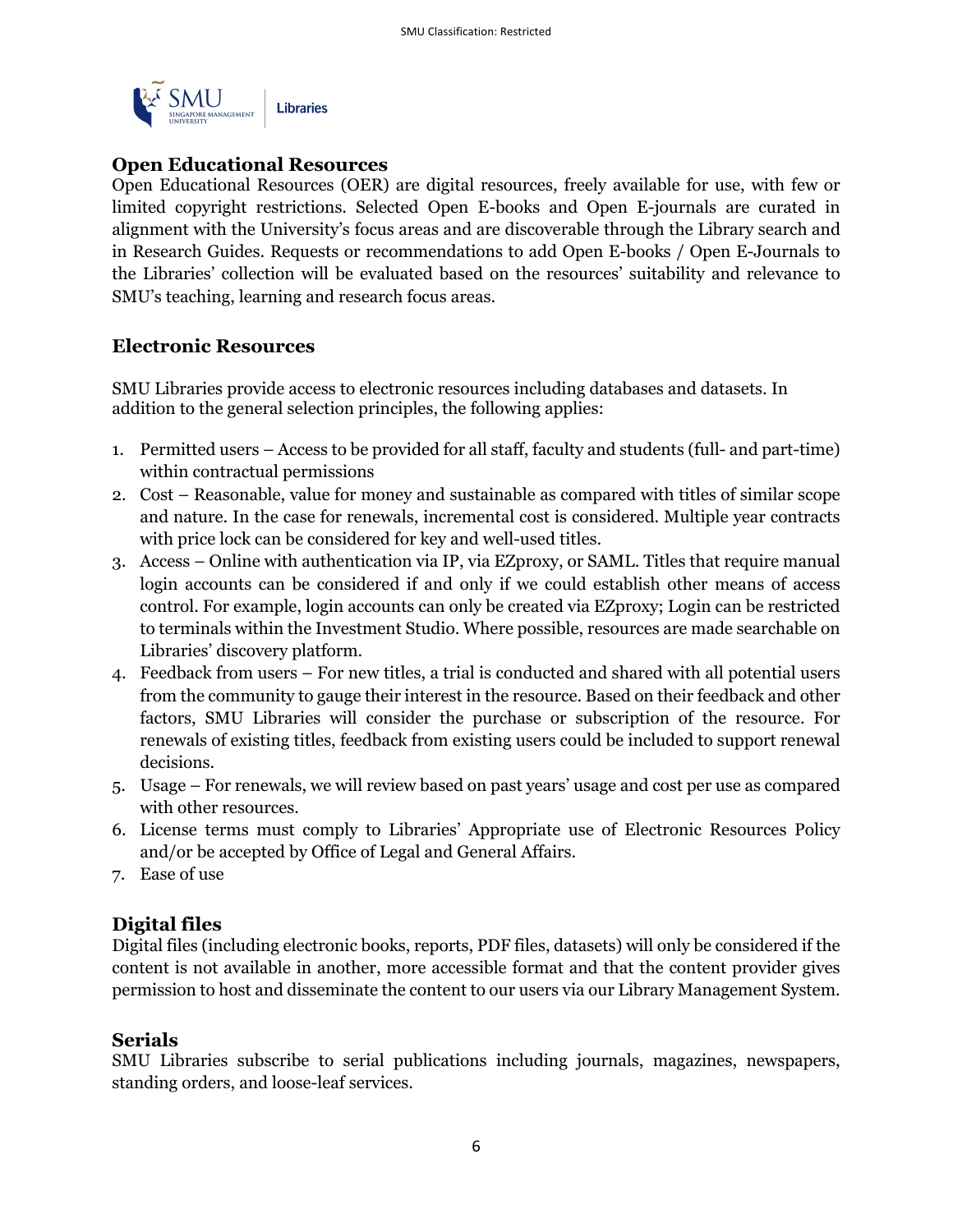

## **Journals/Magazines**

In addition to the general selection principles, the following applies:

- 1. Coverage
- 2. Availability in aggregator's databases
- 3. Open access availability
- 4. Post-termination rights
- 5. Journal Impact Factor
- 6. Preference for online version with the following exceptions:
	- Titles with no electronic equivalents (e.g. Singapore law titles)
	- Titles that are subscribed as "Print + Electronic" bundles
	- Course reading titles (e.g. Harvard Business Review)
	- Law titles (Selected print titles and duplicates are kept for historical research and reference purposes)
	- Lifestyle titles

Titles for permanent retention are to be bound and kept at Closed Stacks.

#### **Newspapers**

The Libraries' newspaper collection comprises selected domestic and international titles in print, as well as online newspapers and commercial aggregated electronic news products.

#### **Loose-leaf titles**

Primarily legal materials, the physical book/binder upon purchase is periodically updated via a loose-leaf updating service provided by the publishers or book vendors. Titles are reviewed regularly in consultation with the Research Librarians.

#### **Media**

SMU Libraries provides a media collection of DVD titles for general and course-related viewing, in particular for broadcasts that are not available digitally (e.g. CNA programmes). Titles are purchased in accordance with IMDA guidelines. Restricted titles are kept at the Library Service Desk for controlled access.

The Libraries also subscribe to streaming service providers which offer educational / institutional licensing options (e.g. Films On Demand, Kanopy).

#### **Institutional Knowledge**

The institutional repository known as InK, (Institutional Knowledge @ SMU) manages the research and scholarly works of the SMU community. Works in InK include:

- Publications and research outputs, (e.g. journal articles, conference proceedings articles), by faculty and staff with SMU affiliation
- Publications by existing SMU faculty prior to joining SMU
- Scholarly publications (e.g. journal articles, reports) by the schools, institutes and centres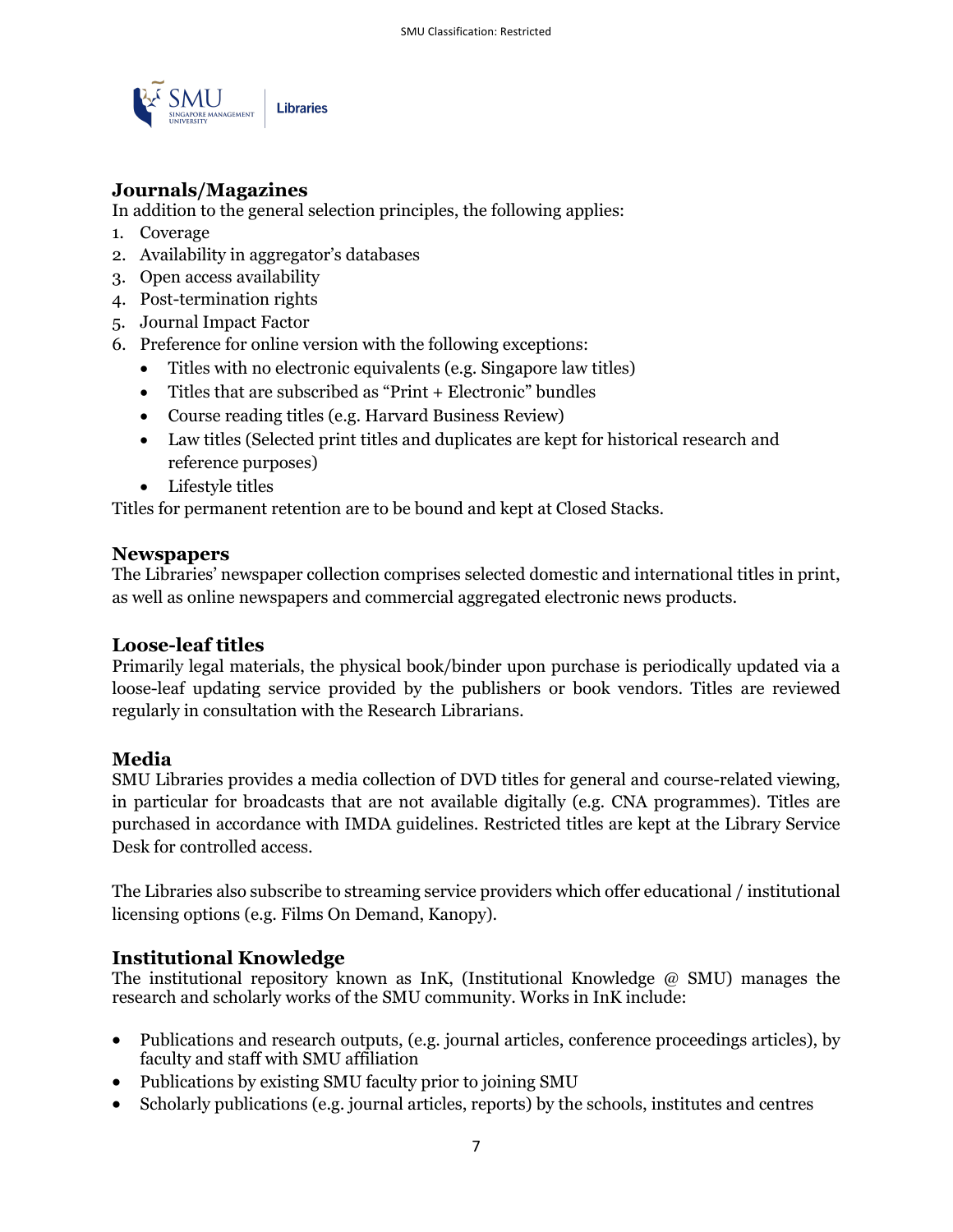

• Publications and research outputs by SMU postgraduate students, especially theses and dissertations

More information on the scope of InK can be found in InK's collection guidelines.

#### **Research Data Repository**

The Research Data Repository (RDR) manages the research data of the SMU community. Works in RDR include research data used in SMU research, which may include but is not limited to numerical, textual or visual data, original or derived datasets, software codes, audio or video recordings, field notebooks, interviews and questionnaires. The research data in RDR are to be minimally retained for 10 years from date of publication.

More information on the terms of use for RDR can be found in RDR User Guide.

#### **Special Collection**

Special Collection refers to print resources and other physical media resources that have restricted access for purposes of preservation. Resources in the Special Collection include:

• SMU Faculty publications

Scholarly works authored or edited by SMU Faculty. Books authored / edited by current full time SMU Faculty will be acquired for both the Lending and Special Collection. E-books with perpetual access are preferred. Books with chapter contributions by SMU Faculty, and works by Adjunct Faculty, will be acquired for the Lending Collection only.

- Commemorative publications Selected commemorative publications by SMU or government agencies may be collected for preservation and reference purposes. Newsletters, annual reports, and other publications by SMU schools, offices and centres will not be collected.
- SMU dissertations / theses

Undergraduate and postgraduate theses submitted to the University will be made accessible by the Libraries. Print copies of theses prior to AY2020 are in the Libraries' Special Collection and are accessible upon request. Electronic copies of undergraduate theses are available via the Library search. Electronic copies of Master's theses and Doctoral dissertations are available in InK.

- Others
	- Rare materials
	- Materials in a fragile physical condition
	- Second copies of Singapore Law Publications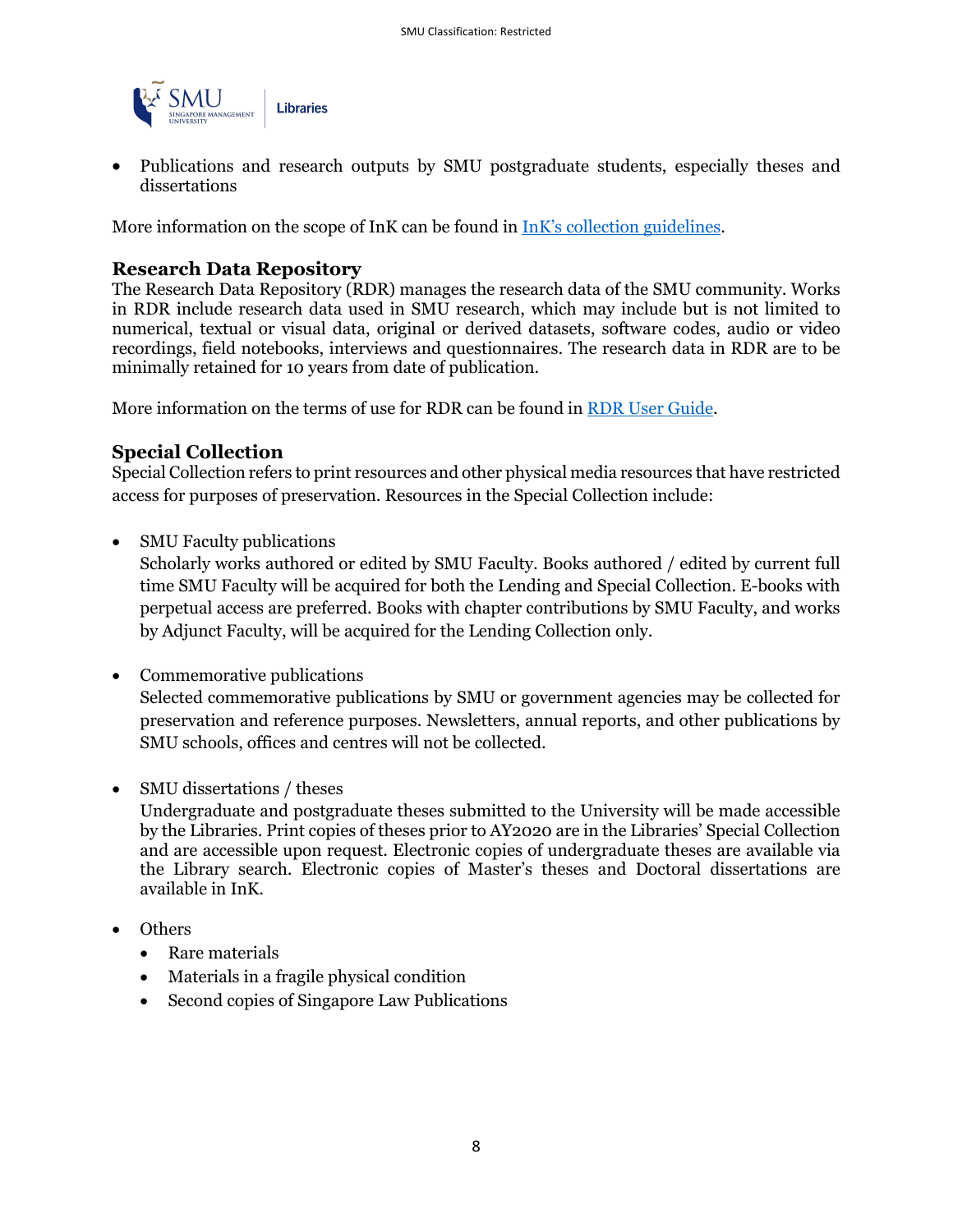

## **Closed stacks**

The Closed Stacks houses a collection of older resources that have low use and minimal evidence of check-out activity. These materials are not deselected as they may still hold some relevance to the University's focus areas. Items in closed stacks are available for loan upon request.

## **Miscellaneous collections**

#### **Lifestyle**

SMU Libraries collects popular and recreational titles in the following categories:

- Bestsellers
- Award winning fiction
- Nonfiction focused on personal development, hobbies and fitness
- Travel guides

#### **Exam papers**

SMU Libraries will create access to digital copies of past exam papers on the Libraries' website, when papers are submitted by the Schools. Decisions pertaining to posting of examination papers, as well as the frequency of updates lie with the Schools and faculty members of the Schools.

#### **Gifts & Donations**

SMU Libraries will not accept ad hoc donations of titles in all formats from the SMU community or the general public. Considerations may be given to titles that are relevant to the University's focus areas and titles that enhance the Libraries' collections, for example, books written by faculty or rare/out of print titles that are aligned with our selection principles. Financial donations from organisations will be referred to and administered by the SMU Office of Advancement.

#### **Ephemera**

Ephemera are transitory written or printed materials which include posters, pamphlets, postcards, flyers, slides, photographs and catalogs. SMU Libraries may collect ephemera selectively, if they are primary source material required to support research or an initiative of the university or the institutional repository, or to augment a library service.

#### **Exclusions: Other Materials & Publications**

The following publications are generally not acquired or collected by the Libraries:

- Coffee table books
- Conference proceedings
- Annual Reports
- Resources in an obsolete format (i.e. Microfilms and microfiches, VHS tapes)
- Juvenile publications
- Restricted / Banned publications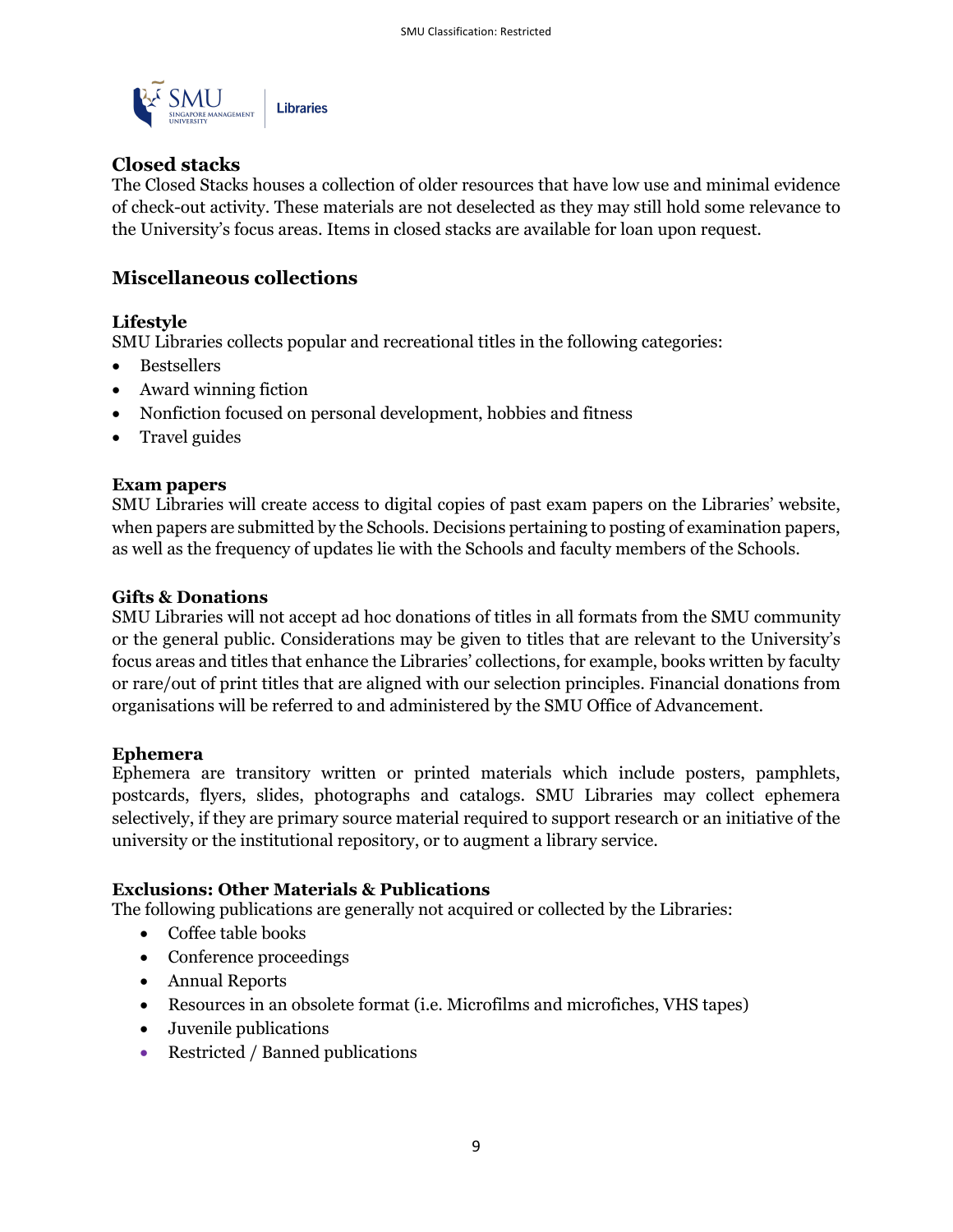

# **Procurement – Acquisitions and evaluation**

SMU Libraries comply strictly to SMU's Procurement Policy and Procedure (PPP) when acquiring library materials to support transparency, value for money and fair competition. Refer to the Procurement of Library Resources document (Intranet access only) for more details.

#### **Demand Driven**

SMU Libraries provide access to collections of academic E-books and streaming video where users can automatically trigger acquisition of items when used.

#### **Standing order**

Monographs which are issued as continuing resources or in multiple parts or as part of a series may be placed on a standing order with a publisher or book vendor, until the completion or cancellation of the series. Standing orders are auto-shipped to the Libraries, upon the publication of a new volume in the series. New titles to be placed on standing orders must be approved by the Lead, Collections, Acquisitions and Discovery.

#### **Third-party/used book purchasing**

When items are out-of-print and unavailable either electronically or through Interlibrary Loan, SMU Libraries will attempt to purchase materials through third-party vendors (e.g. Abebooks, Amazon). Copies must be 'New,' 'Like New,' or 'Very Good' and unmarked.

#### **Cooperative Purchasing with other SMU departments**

SMU Libraries purchase or subscribe to resources jointly with the schools, institutes, centres, and offices, as appropriate. SMU Libraries will request co-funding of a resource, typically a subscription to a database or dataset for the following reasons:

- The resource is primarily used for research purposes and will only benefit a small group of users
- Access to the resource is restricted, typically via individual login accounts and cost is dependent on the number of licenses subscribed.
- Cost of the resource is high and its usage is uncertain

Regardless of whether resources are funded in part or wholly by another school, centre or office, SMU Libraries will assume responsibility for administration, i.e. managing the licensing, authentication, and discovery of the resources.

## **Consortium**

SMU Libraries engage in cooperative collection development, resource sharing, and licensing of resources. SMU Libraries is an active participant in SAULeres, the e-resources sub-committee of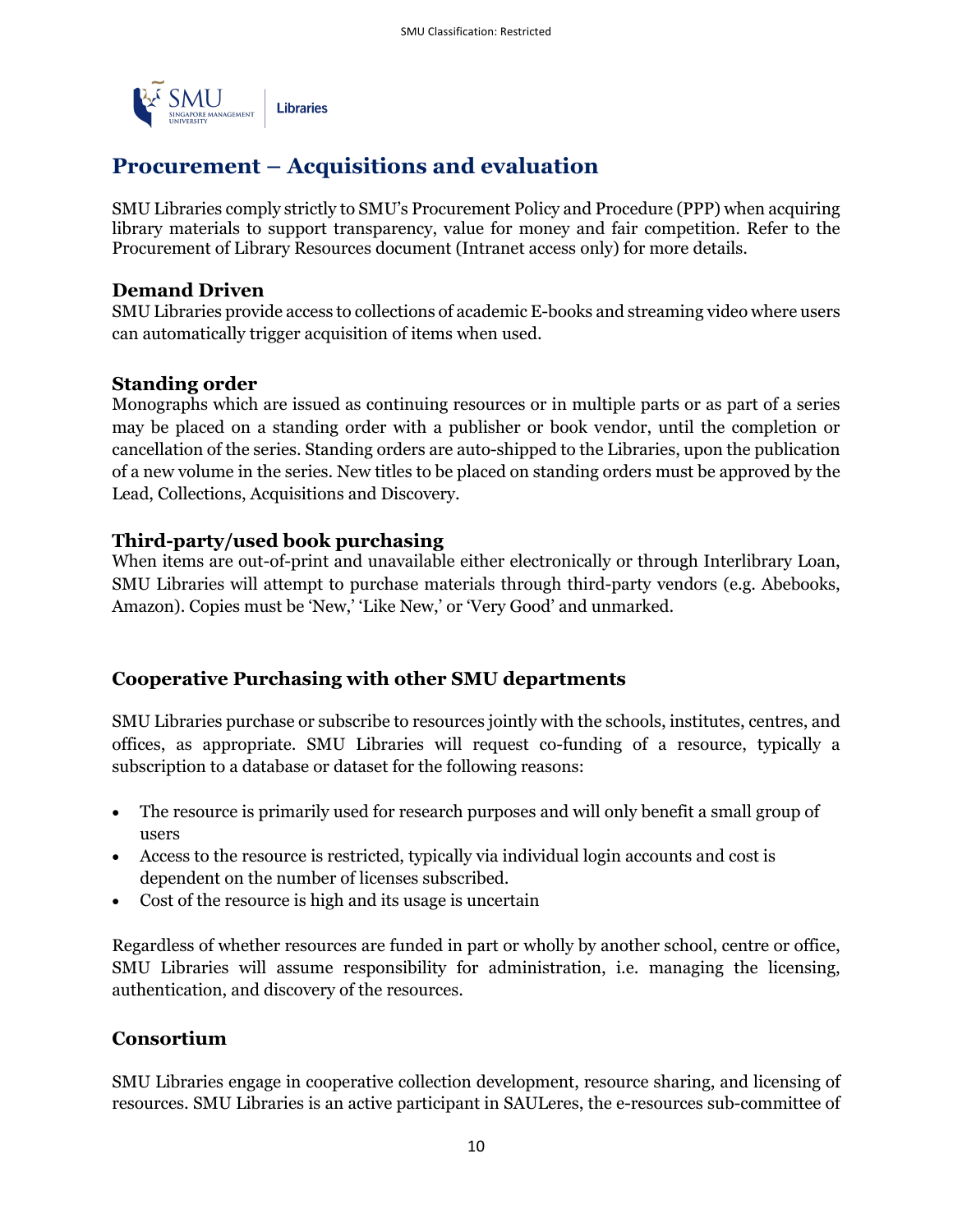

the Singapore Alliance of University Libraries made up of the autonomous universities in Singapore. SAULeres is committed to partner publishers and agencies to enhance access and expand e-resources at sustainable pricing for the universities.

#### **Databases (Evaluation)**

Library databases are evaluated as part of the renewal process prior to expiry. Aside from the selection principle mentioned above, in support of the recommendation for renewal or cancellation, an evaluation metric comprising of the following factors: Student success, faculty success, uniqueness of the resources and flexibility of subscription.

#### **Journals/Magazines (Evaluation)**

Library journals and magazines are evaluated once every two years based on the selection principles and their past usage trend.

# **Collection Management**

#### **Stock-taking**

SMU Libraries will undertake a stock-taking exercise on a periodic basis, with the time gap between the exercise not exceeding three years. The purpose of this exercise is to ensure that the Library's catalogue accurately reflects the holding of materials and if necessary, to replace important and/or well-used missing titles.

#### **Deselection**

Deselection/weeding is essential to ensure a relevant and up-to-date collection and is applicable to:

- Physical collections (Books, Journals, ephemera and Audio-Visual Materials)
- Electronic collections (Books, Journals, Indexes, Datasets and other online content)
- Digital collections (locally hosted content)

Deselection decisions will consider the following factors:

- Relevance to University's focus areas
- Usage statistics
- Age of publication
- Duplication
- Wear and tear

The following materials will not be deselected:

- Resources on current reading lists
- Resources deemed valuable or significant